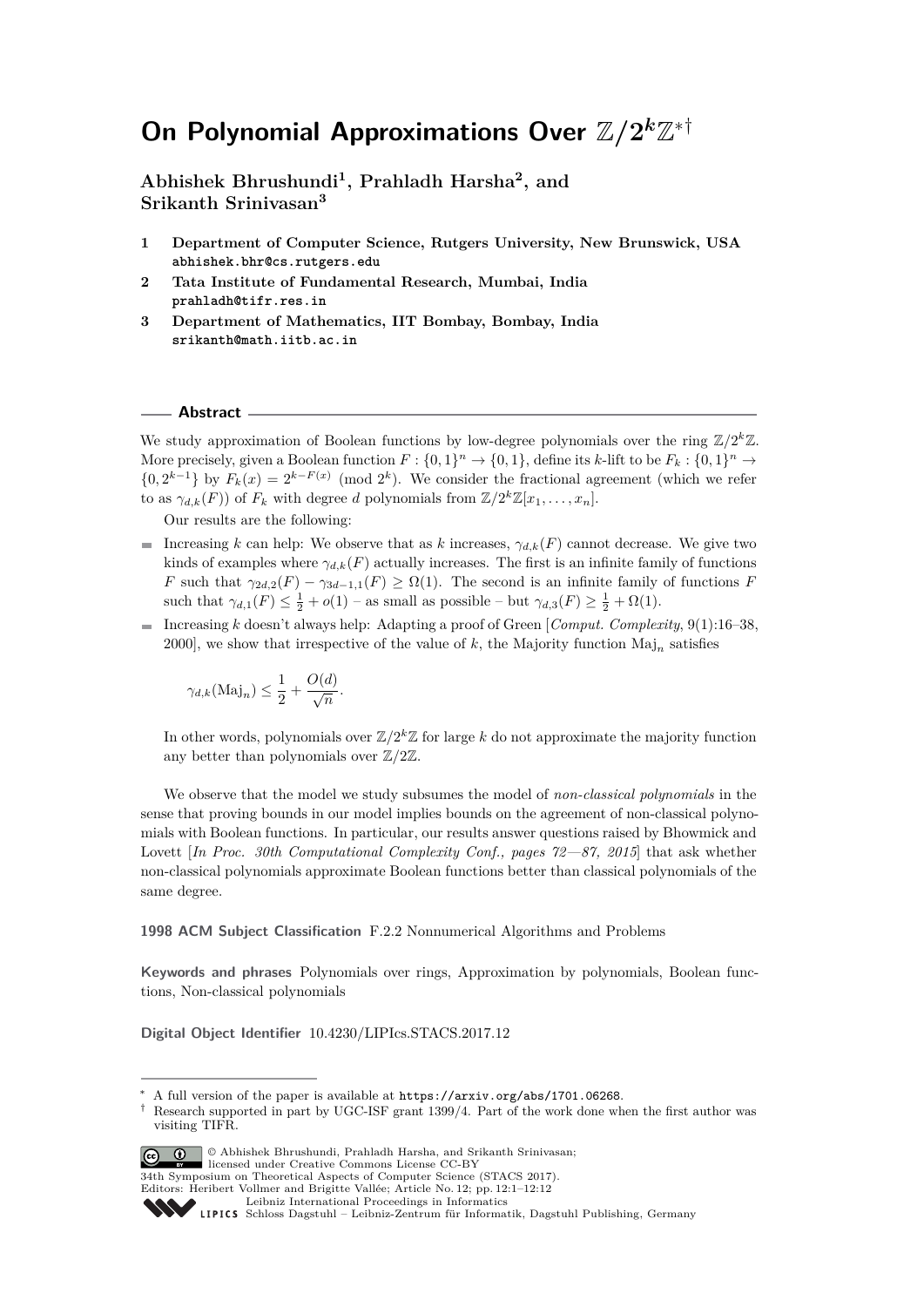# **12:2** On Polynomial Approximations Over  $\mathbb{Z}/2^k\mathbb{Z}$

#### **1 Introduction**

Many lower bound results in circuit complexity are proved by showing that any small sized circuit in a given circuit class can be approximated by a function from a simple computational model (e.g., small depth circuits by low-degree polynomials) and subsequently showing that this is not possible for some suitable "hard" function.

A classic case in point is the work of Razborov [\[12\]](#page-11-1) which shows lower bounds for  $AC^0[\oplus]$ , the class of constant depth circuits made up of AND, OR and  $\oplus$  gates. Razborov shows that any small  $AC^0[\oplus]$  circuit C can be well approximated by a low-degree multivariate polynomial  $Q(x_1, \ldots, x_n) \in \mathbb{F}_2[x_1, \ldots, x_n]$  in the sense that

$$
\Pr_{x \sim \{0,1\}^n} [Q(x) \neq C(x)] = o(1).
$$

The next step in the proof is to show that the hard function, on the other hand, does not have any such approximation. Razborov does this for a suitable symmetric function, Smolensky [\[13\]](#page-11-2) for the  $\text{MOD}_q$  function (for constant odd q), and Szegedy [\[15\]](#page-11-3) and Smolensky [\[14\]](#page-11-4) for the Majority function  $\text{Maj}_n$  on *n* bits.

Given the importance of the above lower bound, polynomial approximations in other domains and metrics have been intensely investigated and have resulted in interesting combinatorial constructions and error-correcting codes [\[8,](#page-11-5) [4\]](#page-11-6), learning algorithms [\[11,](#page-11-7) [9\]](#page-11-8) and more recently in the design of algorithms for combinatorial problems [\[17,](#page-11-9) [1\]](#page-11-10) as well.

To describe the model of polynomial approximation considered in this paper, we first recall the Razborov [\[12\]](#page-11-1) model of polynomial approximation. Given a Boolean function  $F: \{0,1\}^n \to \{0,1\}$  and degree  $d \leq n$ , Razborov considers the largest  $\gamma$  such that there is a degree *d* polynomial  $Q \in \mathbb{F}_2[x_1, \ldots, x_n]$  that has agreement at least  $\gamma$  with *F* (i.e.,  $\Pr_x[Q(x) = F(x)] \ge \gamma$ . Call this  $\gamma_d(F)$ . In this notation, Szegedy [\[15\]](#page-11-3) and Smolensky's [\[14\]](#page-11-4) results for the Majority function can be succinctly stated as

$$
\gamma_d(\text{Maj}_n) \le \frac{1}{2} + \frac{O(d)}{\sqrt{n}}.
$$

We consider a generalization of the above model to rings  $\mathbb{Z}/2^k\mathbb{Z}$  in the following simple manner. To begin with, we consider the ring  $\mathbb{Z}/4\mathbb{Z}$ . Given a Boolean function *F*, let *F*<sub>2</sub> : {0, 1}<sup>*n*</sup> → {0, 2} ⊆ Z/4Z be the 2-lift of *F* defined as  $F_2(x) := 2^{2 - F(x)}$  (i.e.,  $F_2(x) := 0$ if  $F(x) = 0$  and  $F_2(x) := 2$  otherwise). Once again, we can define  $\gamma_{d,2}(F)$  to be the largest  $\gamma$ such that there exists a degree *d* polynomial  $Q_2 \in \mathbb{Z}/4\mathbb{Z}[x_1,\ldots,x_n]$  that has agreement  $\gamma$ with *F*<sub>2</sub>. Note that  $\gamma_{d,2}(F) \geq \gamma_d(F)$  since if, for instance,  $Q(x) = x_1x_2 + x_3 \in \mathbb{F}_2[x_1,\ldots,x_n]$ has agreement  $\gamma$  with *F*, then  $Q_2 := 2(x_1x_2 + x_3) \in \mathbb{Z}/4\mathbb{Z}[x_1,\ldots,x_n]$  also has the same agreement  $\gamma$  with  $F_2$ . Hence, proving upper bounds for  $\gamma_{d,2}(F)$  is at least as hard as proving upper bounds for  $\gamma_d(F)$ .

More generally, we can extend these definitions to  $\gamma_{d,k}(F)$ , the agreement of  $F_k$ , the *k*-lift of *F*, defined as  $F_k(x) = 2^{k-F(x)} \mod 2^k$ , with degree *d* polynomials from  $\mathbb{Z}/2^k\mathbb{Z}[x_1,\ldots,x_n]$ . It is not hard to show that  $\gamma_{d,k+1}(F) \geq \gamma_{d,k}(F)$  and hence as *k* increases, the problem of proving upper bounds on  $\gamma_{d,k}(F)$  can only get harder.

Our motivation for this model comes from a recent work of Bhowmick and Lovett [\[3\]](#page-11-11), who study the maximum agreement between *non-classical polynomials* of degree *d* and a Boolean function *F*, which is similar to  $\gamma_{d,d}(F)$  (see Section [5](#page-9-0) for an exact translation between the above model and non-classical polynomials). In particular, non-classical polynomials of degree *d* can be considered as a subset of the degree *d* polynomials in  $\mathbb{Z}/2^d\mathbb{Z}[x_1,\ldots,x_n]$ .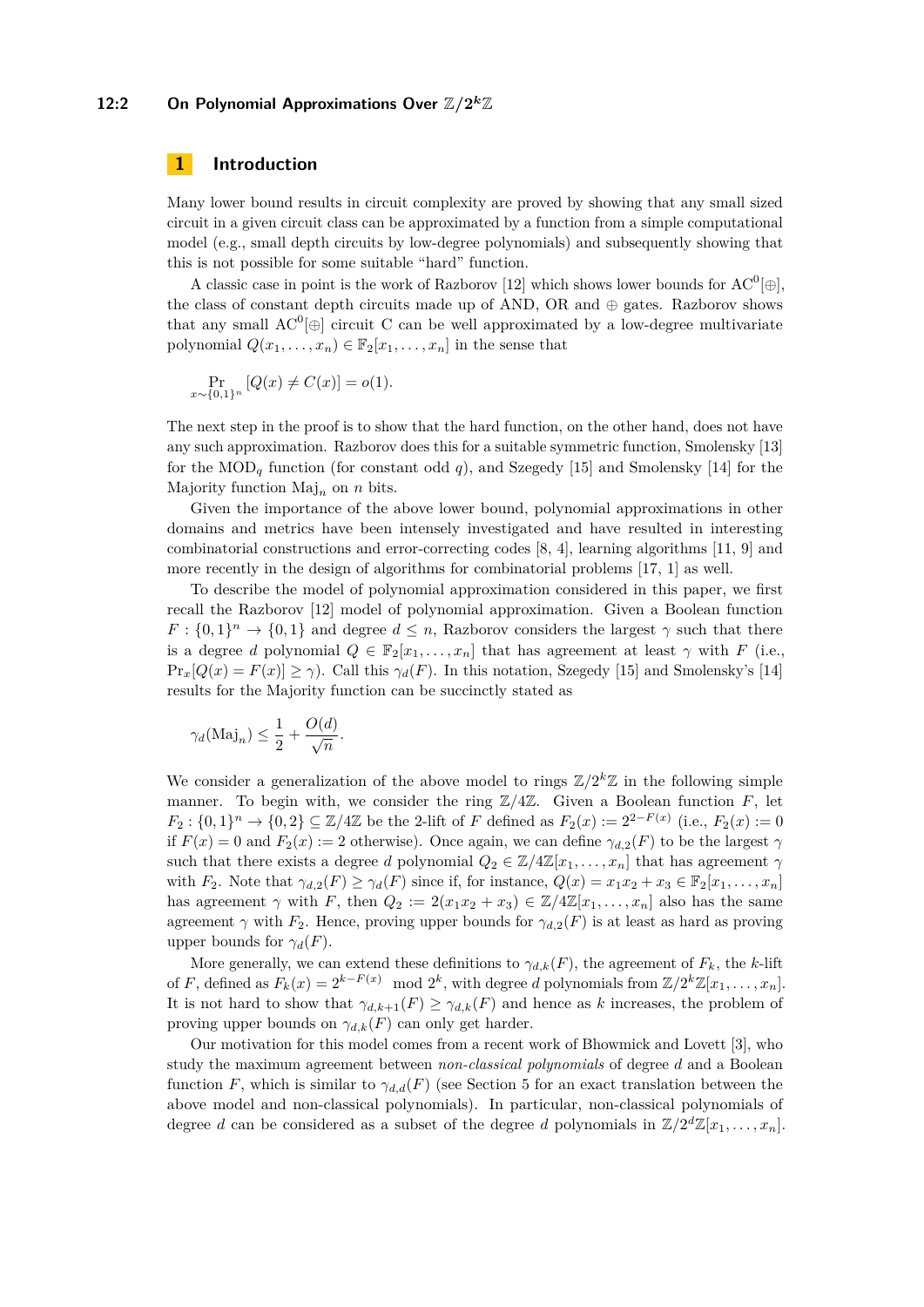With respect to correlation<sup>[1](#page-2-0)</sup>, Bhowmick and Lovett showed that there exist non-classical polynomials (and hence polynomials in  $\mathbb{Z}/2^d\mathbb{Z}[x_1,\ldots,x_n]$ ) of logarithmic degree that have very good correlation with the Maj*<sup>n</sup>* function. With respect to agreement, they show that low-degree non-classical polynomials can only have *small* agreement with the Majority function. Their results stated in our language, imply that

$$
\gamma_{d,d}(\text{Maj}_n) \le \frac{1}{2} + \frac{O(d \cdot 2^d)}{\sqrt{n}}.
$$

In particular, if  $d = \Omega(\log n)$ , this result unfortunately does not give any non-trivial bound on the maximum agreement between non-classical polynomials of degree *d* and the Maj*<sup>n</sup>* function. Bhowmick and Lovett, however, conjectured that this result could be improved and left open the question of whether non-classical polynomials of degree *d* can do any better than classical polynomials of the same degree in approximating the Majority function. More generally, they informally conjectured that although non-classical polynomials achieve better correlation with Boolean functions than their classical counterparts, they possibly do not approximate Boolean functions any better than classical polynomials. Our work stems from trying to answer these questions.

#### **1.1 Our results**

We prove the following results about agreement of Boolean functions with polynomials over the ring  $\mathbb{Z}/2^k\mathbb{Z}$ :

- **1.** We explore whether there exist Boolean functions for which agreement can increase by increasing *k*. In particular, do there exist Boolean *F* such that  $\gamma_{d,k}(F) > \gamma_{d,1}(F)$ ? It is not hard to show that this is impossible for  $d = 1$ . Further, it can be shown that if  $\gamma_{d,k}(F) > 1 - \frac{1}{2^d}$ , then  $\gamma_{d,k}(F) = \gamma_{d,1}(F)$ . Keeping this in mind, the first place where we can expect larger *k* to show better agreement is  $\gamma_{2,2}$  vs.  $\gamma_{2,1}$ . Our first result shows that there are indeed separating examples in the regime.
	- (a) Fix  $d \in \mathbb{N}$  to be any power of 2. For infinitely many *n*, there exists a Boolean function  $F: \{0,1\}^n \to \{0,1\}$  such that  $\gamma_{3d-1,1}(F) \leq 5/8 + o(1)$  but  $\gamma_{2d,2}(F) \geq 3/4$ .

Note that since *F* is Boolean,  $\gamma_{d,k}(F) \geq 1/2$  for any *d, k*. We then ask if there exist Boolean functions *F* such that  $\gamma_{d,1}(F)$  is more or less the trivial bound of 1/2, while  $\gamma_{d',k}(F)$  is significantly larger for  $d' \leq d$  and some  $k > 1$ . In this context, we show the following result.

- **(b)** Fix any  $\ell \geq 2$ . For large enough *n*, there is a Boolean function  $F : \{0,1\}^n \to \{0,1\}$ such that  $\gamma_{2^{\ell}-1,1}(F) \leq 1/2 + o(1)$  but  $\gamma_{d,3}(F) \geq 9/16 - o(1)$ , for  $d = 2^{\ell-1} + 2^{\ell-2} \leq$  $2^{\ell} - 1.$
- 2. We show that for  $\text{Maj}_n$ , the majority function on *n* bits, and any  $d, k \in \mathbb{Z}^+$ ,

$$
\gamma_{d,k}(\text{Maj}_n) \le \frac{1}{2} + \frac{O(d)}{\sqrt{n}},^2
$$

by adapting a proof due to Green [\[7\]](#page-11-12) of a result on the approximability of the parity function by low-degree polynomials over the ring  $\mathbb{Z}/p^k\mathbb{Z}$  for prime  $p \neq 2$ .

<span id="page-2-0"></span><sup>&</sup>lt;sup>1</sup> The correlation between  $F, G: \{0, 1\}^n \to \mathbb{Z}/2^k\mathbb{Z}$  is defined to be  $\mathbf{E}_x[\omega^{F(x)-G(x)}]$  where  $\omega$  is the primitive  $2^k$ th root of unity in C. If *F, G* are {0,  $2^{k-1}$ }-valued, then this quantity is exactly  $2\gamma - 1$  where  $\gamma$  is the agreement between *F* and *G*. Otherwise, however, it does not measure agreement.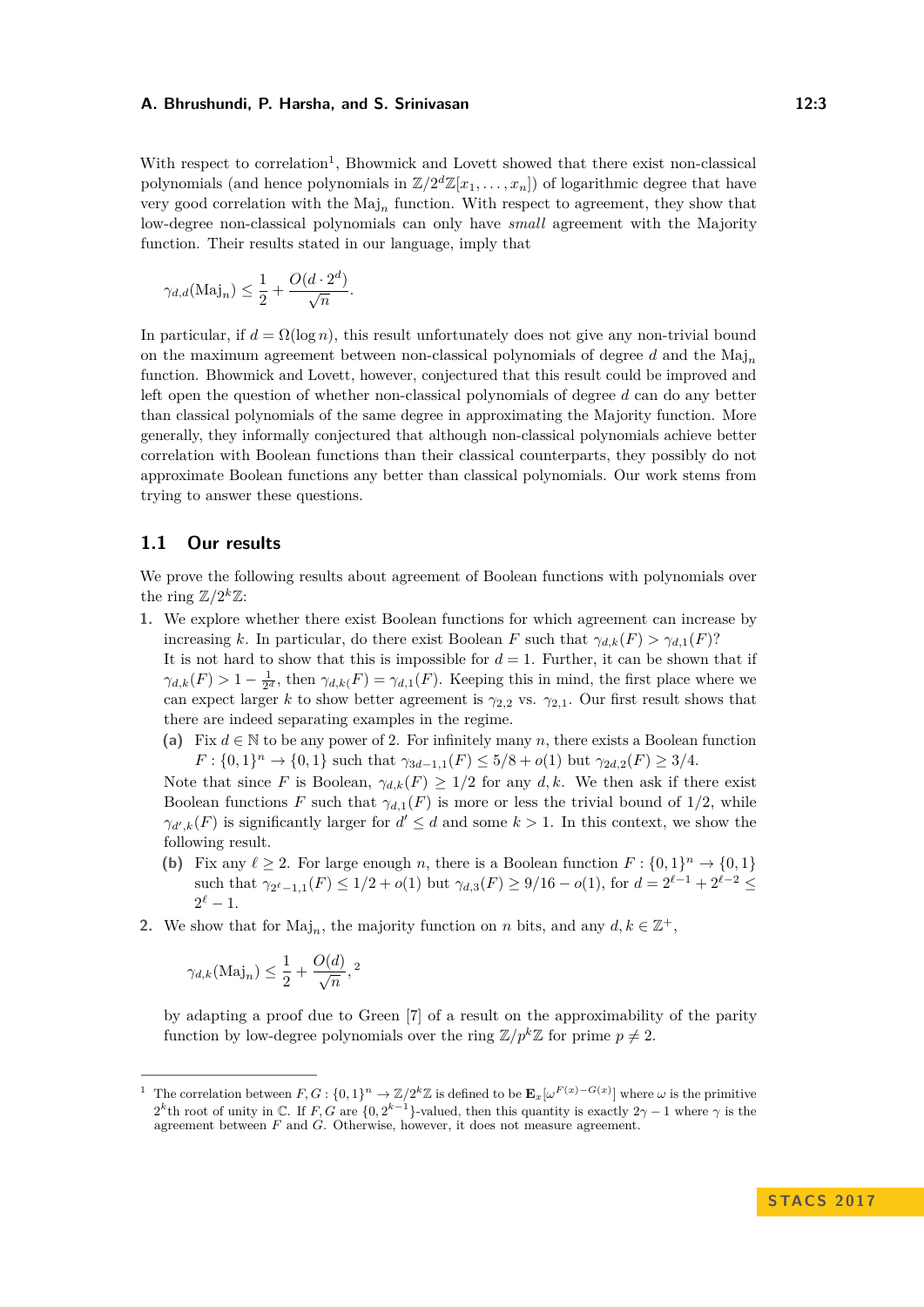# 12:4 On Polynomial Approximations Over  $\mathbb{Z}/2^k\mathbb{Z}$

Coupled with the observation that the class of polynomials over rings  $\mathbb{Z}/2^k\mathbb{Z}$  subsumes the class of non-classical polynomials, part (*b*) of the first result provides a counterexample to an informal conjecture of Bhowmick and Lovett [\[3\]](#page-11-11) that, for any Boolean function *F*, non-classical polynomials of degree *d* do not approximate *F* any better than classical polynomials of the same degree, and the second result confirms their conjecture that non-classical polynomials do not approximate the Majority function any better than classical polynomials.

## **1.2 Organization**

We start with some preliminaries in Section [2.](#page-3-1) In Section [3,](#page-5-0) we show some separation results. Next, in Section [4,](#page-8-0) we prove upper bounds for *γd,k*(Maj*n*). Finally, in Section [5,](#page-9-0) we discuss how our model relates to non-classical polynomials, answering questions raised by Bhowmick and Lovett.

#### <span id="page-3-1"></span>**2 Preliminaries**

For  $x \in \{0,1\}^n$ , |*x*| denotes the Hamming weight of *x*, and for  $i \geq 0$ ,  $|x|_i$  is the  $(i+1)$ <sup>th</sup> least significant bit of  $|x|$  in base 2. For  $d \in \mathbb{N}$ , we use  $\{0,1\}_{\leq d}^n$  (resp.  $\{0,1\}_{d=d}^n$ ) to denote the set of elements in  $\{0,1\}^n$  of Hamming weight at most *d* (resp. exactly *d*). We use  $\mathcal{F}_n$  to denote the collection of all Boolean functions defined on  $\{0,1\}^n$ .

## **2.1 Elementary symmetric polynomials**

Recall that for  $t \geq 1$ , the elementary symmetric polynomial of degree t over  $\mathbb{F}_2$ ,  $S_t(x_1, \ldots, x_n)$ , is defined as  $S_t(x_1, \ldots, x_n) = \bigoplus_{1 \le a_1 < \ldots < a_t \le n} x_{a_1} \ldots x_{a_t}$ . Here  $\oplus$  denotes addition modulo two. This may be interpreted as

<span id="page-3-2"></span>
$$
S_t(x_1,\ldots,x_n) = \binom{|x|}{t} \bmod 2. \tag{1}
$$

A direct consequence of Lucas theorem (see, e.g., [\[10,](#page-11-13) Section 1.2.6, Ex. 10]) and Equation [\(1\)](#page-3-2) is the following:

<span id="page-3-5"></span>▶ **Lemma 2.1.** *For every*  $\ell \geq 0$ ,  $S_{2^{\ell}}(x) = |x|_{\ell}$ . *More generally,*  $S_t(x) = \prod_i |x|_i$  *where the product runs over all*  $i \geq 0$  *such that the*  $(i+1)$ <sup>th</sup> *least significant bit of the binary expansion of t is* 1*.*

The following result follows from the work of Green and Tao [\[6,](#page-11-14) Theorem 11.3], who build upon the ideas of Alon and Beigel [\[2\]](#page-11-15).

<span id="page-3-3"></span>**Theorem 2.2** (Alon-Beigel [\[2\]](#page-11-15)). *Fix*  $\ell \geq 0$ . *Then, for every multilinear polynomial*  $P \in \mathbb{F}_2[x_1,\ldots,x_n]$  of degree at most  $2^{\ell} - 1$ , we have  $Pr_{x \sim \{0,1\}^n}[S_{2^{\ell}}(x) = P(x)] \leq 1/2 + o(1)$ .

Theorem [2.2](#page-3-3) has a nice corollary:

<span id="page-3-4"></span>▶ **Corollary 2.3.** For every fixed  $\ell \geq 0$ , the functions  $\{S_{2^i}(x)\}_{0 \leq i \leq \ell}$  are almost balanced and *almost uncorrelated, i.e.*

 $\forall$  0  $\leq i \leq \ell$ ,  $|\Pr[S_{2^i}(x) = 0] - \Pr[S_{2^i}(x) = 1]| = o(1)$  $\forall a_0, \ldots, a_\ell \in \{0, 1\}, \, |\Pr[\bigwedge_{0 \le i \le \ell} S_{2^i}(x) = a_i] - \frac{1}{2^{\ell+1}}| = o(1).$ 

<span id="page-3-0"></span><sup>&</sup>lt;sup>2</sup> The constant in the  $O(·)$  is an absolute constant.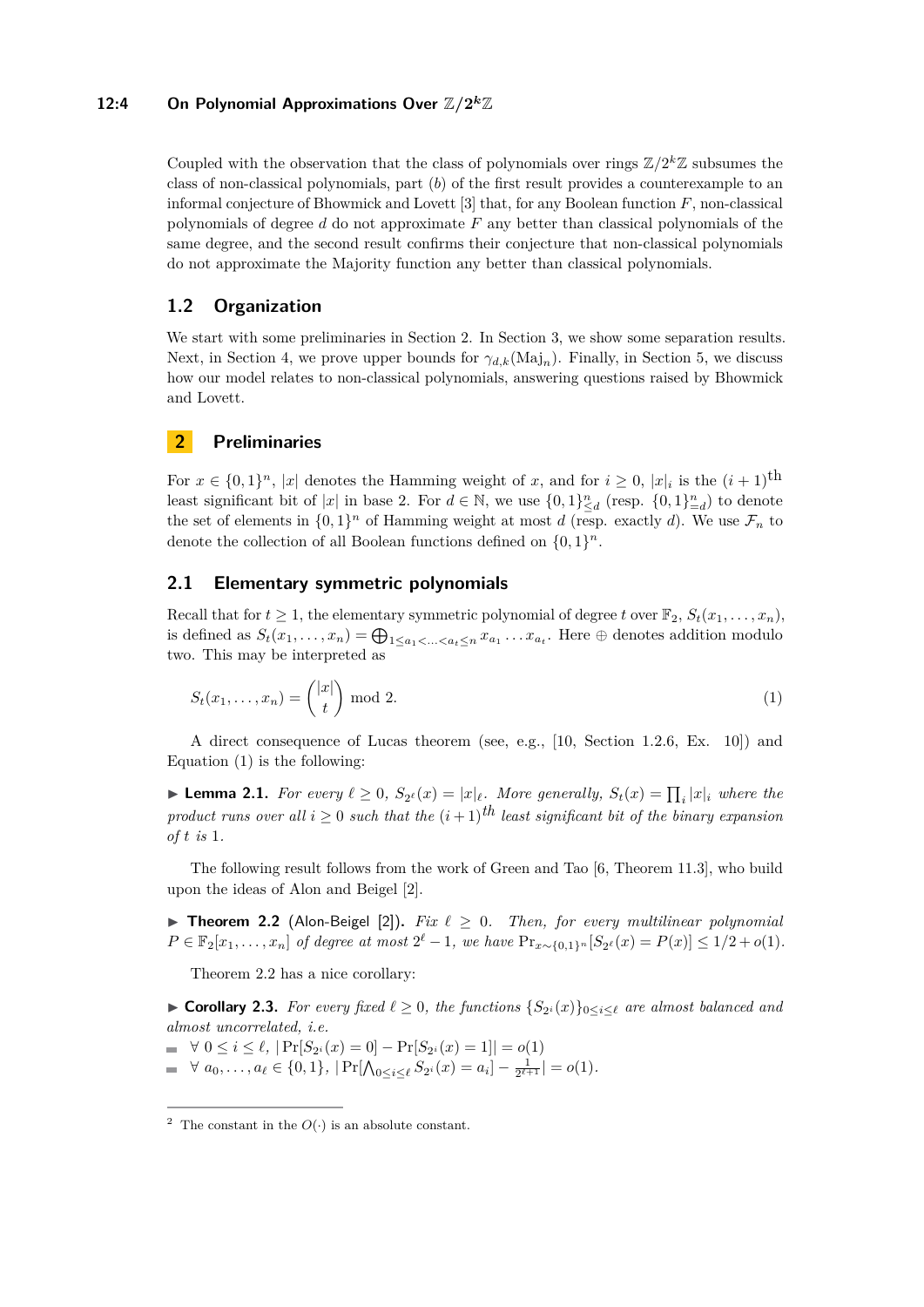Combining Corollary [2.3](#page-3-4) with Lemma [2.1,](#page-3-5) we get another useful fact:

<span id="page-4-1"></span>**Example 2.4.** Let *x* be uniformly distributed over  $\{0,1\}^n$ . Then, for every fixed  $r \geq 1$ , the *random variables*  $\{|x|_i\}_{0 \leq i \leq r-1}$  *are almost uniform and almost r-wise independent i.e.*  $\blacksquare$  ∀ 0 ≤ *i* ≤ *r* − 1, |Pr[|x|<sub>*i*</sub> = 0] − Pr[|x|<sub>*i*</sub> = 1]| = *o*(1)*.*  $\forall$   $(a_0, \ldots, a_{r-1}) \in \{0, 1\}^r$ ,  $|\Pr[(|x|_0, \ldots, |x|_{r-1}) = (a_0, \ldots, a_{r-1})] - \frac{1}{2^r}| = o(1)$ *.* 

# 2.2 Boolean functions and polynomials over  $\mathbb{Z}/2^k\mathbb{Z}$

Given an  $F \in \mathcal{F}_n$  and  $k \geq 1$ , we define the *k*-lift of F to be the function  $F_k: \{0,1\}^n \to \mathbb{Z}/2^k\mathbb{Z}$ defined as follows. For any  $x \in \{0,1\}^n$ ,

$$
F_k(x) = \begin{cases} 0 & \text{if } F(x) = 0, \\ 2^{k-1} & \text{otherwise.} \end{cases}
$$

For  $d \in \mathbb{N}, k \geq 1, \mathcal{P}_{d,k}$  will denote the set of multilinear polynomials in  $\mathbb{Z}/2^k\mathbb{Z}[x_1,\ldots,x_n]$ of degree at most *d* .

For functions  $F, G: D \to R$  for some finite domain *D* and range *R*, define the *agreement of F* and *G* – denoted agr(*F*, *G*) – to be the fraction of inputs where they agree: i.e.,

$$
agr(F, G) = \Pr_{x \sim D} [F(x) = G(x)].
$$

We will consider how well multilinear polynomials of a certain degree can approximate Boolean functions in the above sense. More precisely, for any Boolean function  $F \in \mathcal{F}_n$ , we define

$$
\gamma_{d,k}(F) = \max_{Q \in \mathcal{P}_{d,k}} \arg(F_k, Q).
$$

Following [\[5\]](#page-11-16), we call a set  $I \subseteq \{0,1\}^n$  an *interpolating set* for  $\mathcal{P}_{d,k}$  if the only polynomial  $P \in \mathcal{P}_{d,k}$  that vanishes at all points in *I* is zero everywhere. Formally, for any  $P \in \mathcal{P}_{d,k}$ ,

$$
(\forall x \in I \quad P(x) = 0) \Rightarrow (\forall y \in \{0, 1\}^n \quad P(y) = 0).
$$

We now state a number of standard facts regarding Boolean functions and multilinear polynomials over  $\mathbb{Z}/2^k\mathbb{Z}$ . The proofs are either easy or well-known, and appear in the full version of the paper (see <https://arxiv.org/abs/1701.06268>).

Unless mentioned otherwise, let *n, d, k* be any integers satisfying  $n \geq 1, d \geq 0, k \geq 1$ .

<span id="page-4-2"></span>▶ **Lemma 2.5.** *Any polynomial*  $Q \in \mathcal{P}_{d,k}$  *satisfies the following:* 

- 1. *If Q is non-zero, then*  $Pr_{x \sim \{0,1\}^n} [Q(x) \neq 0] \ge \frac{1}{2^d}$ .
- **2.** *Q is the zero polynomial iff*  $Q(x) = 0$  *for all*  $x \in \{0, 1\}^n$ .
- **3.** (Möbius Inversion) Say  $Q(x) = \sum_{|S| \le d} c_S x_S$ , where  $c_S \in \mathbb{Z}/2^k \mathbb{Z}$  and  $x_S$  denotes  $\prod_{i \in S} x_i$ . *Then,*  $c_S = \sum_{T \subseteq S} (-1)^{|S| - |T|} Q(1_T)$  *where*  $1_T \in \{0, 1\}^n$  *is the characteristic vector of T.*
- **4.**  $({0,1})_{\leq d}^n$  is an interpolating set) *Q vanishes at all points in*  ${0,1}^n$  *iff Q vanishes at all* points of  $\{0,1\}^n_{\leq d}$ . By shifting the origin to any point of  $\{0,1\}^n$ , the same is true of any *Hamming ball of radius d in*  $\{0,1\}^n$ .
- <span id="page-4-0"></span>▶ **Lemma 2.6.** *Fix any*  $F \in \mathcal{F}_n$ *.*
- 1.  $\gamma_{d,k}(F) \geq \frac{1}{2}$ .
- **2.**  $\gamma_{d,k+1}(F) \geq \gamma_{d,k}(F)$ .
- **3.**  $\gamma_{d,k}(F) > 1 \frac{1}{2^d} \Rightarrow \gamma_{d,k}(F) = \gamma_{d,1}(F)$ .
- **4.**  $\gamma_{1,k}(F) = \gamma_{1,1}(F)$ .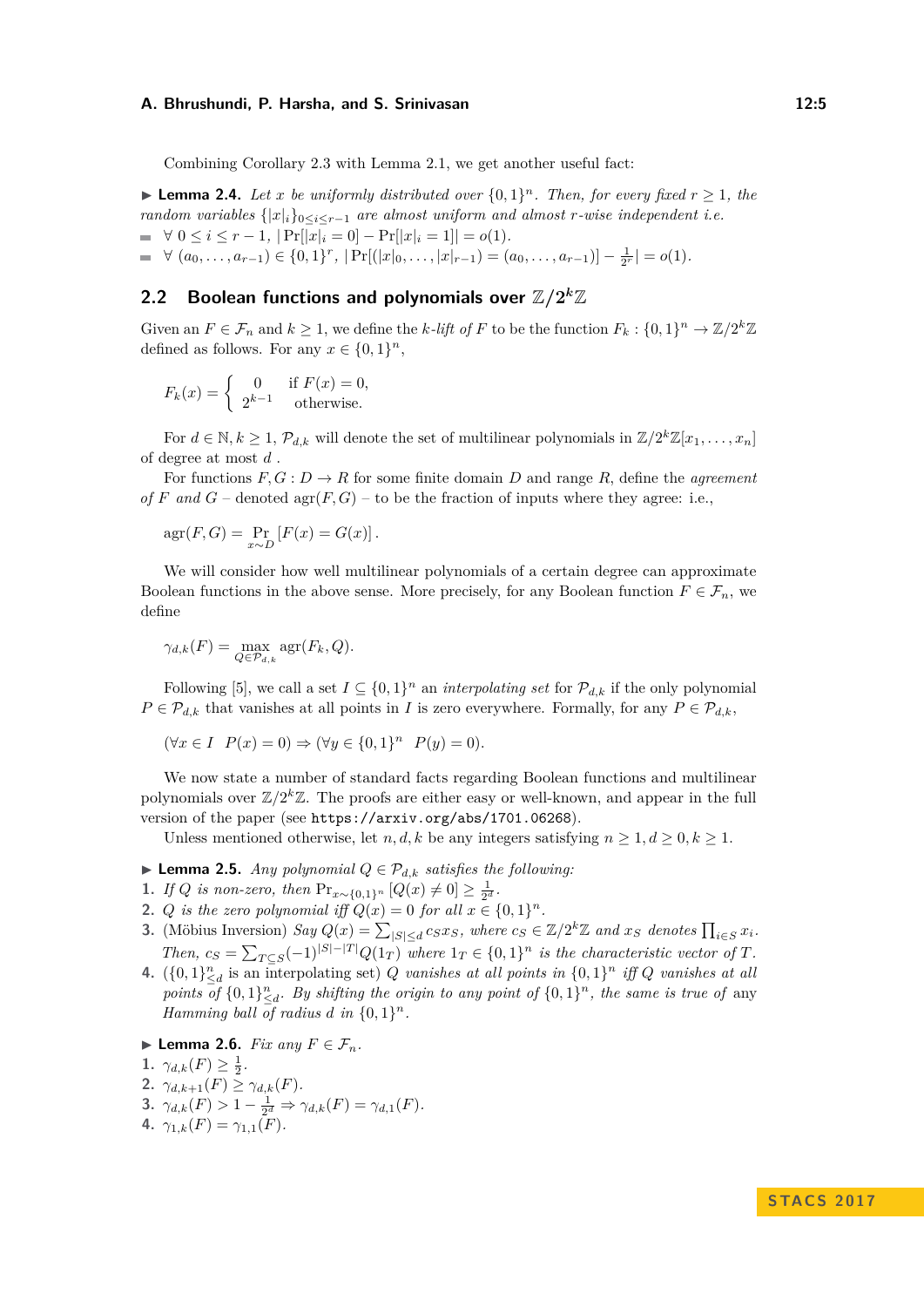#### <span id="page-5-0"></span>**3 Some separation results**

## **3.1** A separation at  $k = 2$

Let  $d \in \mathbb{N}$  be any power of 2. In this section, we show that there are functions F for which  $\gamma_{2d,2}(F) > \gamma_{3d-1,1}(F).$ 

<span id="page-5-1"></span>**Find 1.1.** For large enough *n*, there exists a function  $F \in \mathcal{F}_{2n}$  such that  $\gamma_{2d,2}(F) \geq$  $\frac{3}{4} - o(1)$  *but*  $\gamma_{3d-1,1}(F) \leq \frac{5}{8} + o(1)$ *.* 

In particular, we see that  $\gamma_{2,2}(F) > \gamma_{2,1}(F)$ . This result is notable, since it shows that there is a separation at the first place where it is possible to have one (Recall that  $\gamma_{1,k}(F) = \gamma_{1,1}(F)$ for any  $F \in \mathcal{F}_n$  by Lemma [2.6\)](#page-4-0).

Let us begin the proof of Theorem [3.1.](#page-5-1) We first define a family of Boolean functions on  $\{0,1\}^{2n}$ . We denote the 2*n* variables by  $x_1, \ldots, x_n$  and  $y_1, \ldots, y_n$ . We use  $\binom{|x|}{d}$  to denote the *d*th elementary symmetric polynomial from the ring  $\mathbb{Z}/4\mathbb{Z}[x_1,\ldots,x_n]$ , i.e.,  $\binom{|x|}{d}$  $\sum_{S \in \binom{[n]}{d}} \prod_{i \in S} x_i$ .<sup>[3](#page-5-2)</sup>

The following theorem due to Kummer (see, e.g., [\[10,](#page-11-13) Section 1.2.6, Ex. 11]) determines the largest power of a prime that divides a binomial coefficient.

<span id="page-5-5"></span>▶ **Theorem 3.2** (Kummer). Let p be a prime and  $N, M \in \mathbb{N}$  such that  $N \geq M$ . Suppose r *is the largest integer such that*  $p^r \mid {N \choose M}$ . Then *r is equal to the number of borrows required when subtracting M from N in base p.*

We will need the following easy corollary of Kummer's theorem.

<span id="page-5-3"></span>▶ **Corollary 3.3.** Let *d* be a power of 2. Then, for  $N \ge d$ , the highest power of 2 dividing  $\binom{N}{d}$  *is equal to the highest power of* 2 *dividing*  $\lfloor \frac{N}{d} \rfloor$ *.* 

Let  $S = \{(x, y) \mid \binom{|x|}{d}, \binom{|y|}{d} \equiv 1 \pmod{2} \}$ . Given any function  $H : \{0, 1\}^{2n} \to \{0, 1\}$ , we define the Boolean function  $F_H(x_1, \ldots, x_n, y_1, \ldots, y_n)$  as follows:

$$
F_H(x,y) = \begin{cases} 0 & \text{if } \binom{|x|}{d} \cdot \binom{|y|}{d} \equiv 0 \pmod{4}, \\ 1 & \text{if } \binom{|x|}{d} \cdot \binom{|y|}{d} \equiv 2 \pmod{4}, \\ H(x,y) & \text{otherwise.} \end{cases}
$$

Define  $P(x, y) = \binom{|x|}{d} \cdot \binom{|y|}{d} \in \mathbb{Z}/4\mathbb{Z}[x_1, \ldots, x_n, y_1, \ldots, y_n].$  Note that  $F_H(x, y)$  is defined so that its 2-lift agrees with  $P(x, y)$  on points  $(x, y)$  where  $P(x, y) \in \{0, 2\}$ . Also Corollary [3.3](#page-5-3) implies that the following is an alternate equivalent definition of  $F<sub>H</sub>$  in terms of elementary symmetric polynomials modulo 2.

<span id="page-5-4"></span>
$$
F_H(x,y) = \begin{cases} 0 & \text{if } S_d(x) = S_d(y) = 0, \\ S_{2d}(y) & \text{if } S_d(x) = 1 \text{ and } S_d(y) = 0, \\ S_{2d}(x) & \text{if } S_d(x) = 0 \text{ and } S_d(y) = 1, \\ H(x,y) & \text{otherwise.} \end{cases}
$$
(2)

First of all, let us note that for any choice of *H*, we have:

► Lemma 3.4.  $\gamma_{2d,2}(F_H) \geq \frac{3}{4} - o(1)$ *.* 

<span id="page-5-2"></span><sup>&</sup>lt;sup>3</sup> We distinguish between  $\binom{|x|}{d}$  and  $S_d(x)$  since the former is from  $\mathbb{Z}/4\mathbb{Z}[x_1,\ldots,x_n]$  and latter a polynomial in  $\mathbb{F}_2[x_1, \ldots, x_n].$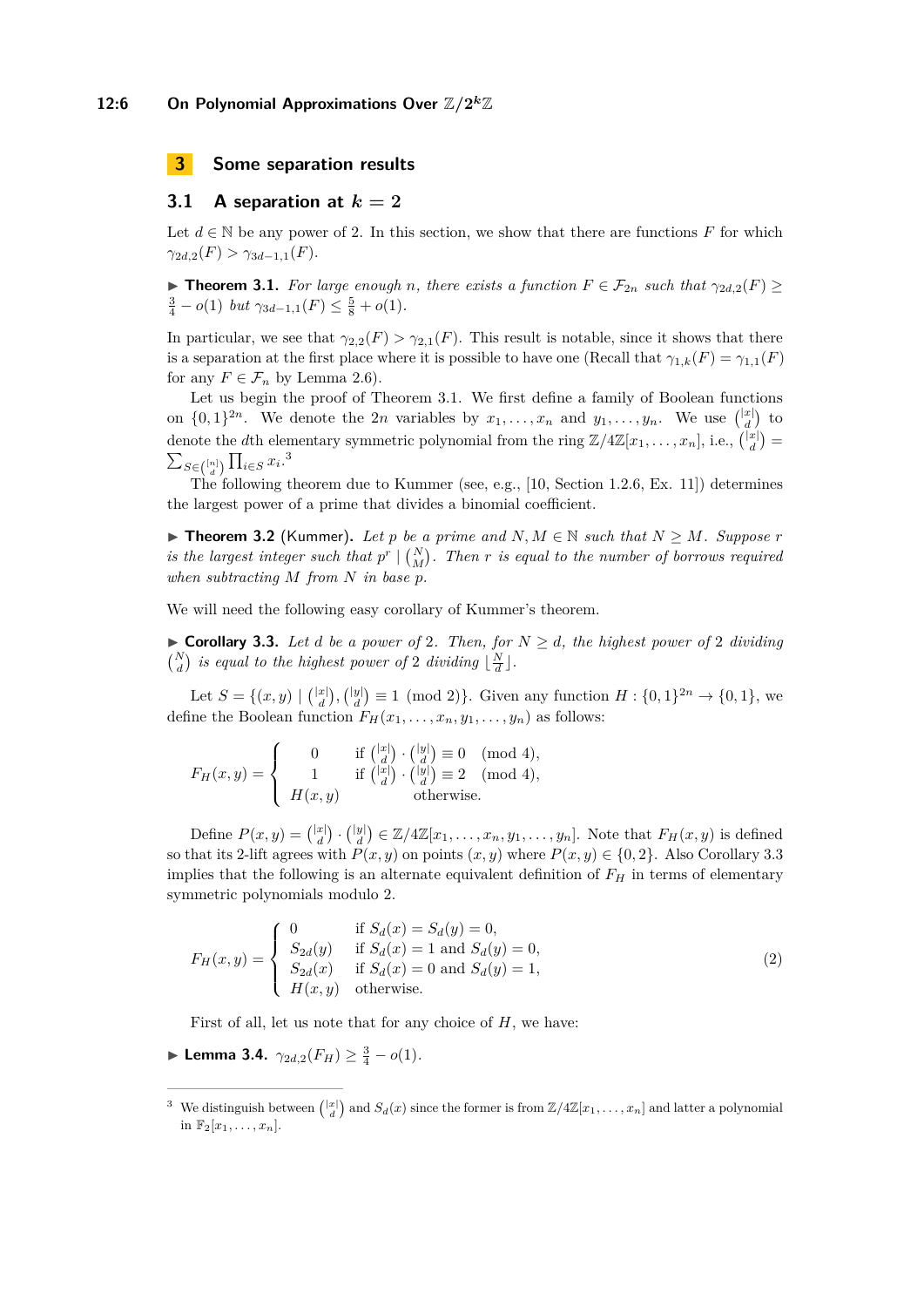**Proof.** Consider the polynomial  $P(x, y) \in \mathcal{P}_{2d,2}$  defined above. From Equation [\(2\)](#page-5-4), it follows that the probability that  $P(x, y) \neq F_{H,2}(x, y)^4$  $P(x, y) \neq F_{H,2}(x, y)^4$  is less than or equal to the probability that  $S_d(x) = S_d(y) = 1$ , which is  $\frac{1}{4} + o(1)$  by Corollary [2.3.](#page-3-4) This gives the claim.

The main lemma is the following.

<span id="page-6-1"></span>**Lemma 3.5.** *Say*  $H : \{0,1\}^{2n} \rightarrow \{0,1\}$  *is chosen uniformly at random. Then,* 

$$
\Pr_{H}\left[\gamma_{3d-1,1}(F_{H}) > \frac{5}{8} + o(1)\right] = o(1).
$$

This will prove Theorem [3.1.](#page-5-1)

The outline of the proof of the above lemma is as follows. Fix any polynomial  $Q \in$  $\mathbb{F}_2[x_1, \ldots, x_n, y_1, \ldots, y_n]$  of degree at most 3*d*−1. We need to show that  $\arg(F_H, Q) \leq \frac{5}{8} + o(1)$ . The function  $H: \{0,1\}^{2n} \to \{0,1\}$  we choose will be a *random* function, which ensures that any *Q* cannot agree with *H* on significantly more than half the inputs in *S*. For inputs outside *S*, we need a more involved argument, following Alon and Beigel [\[2\]](#page-11-15). We show that for any *Q* we can find somewhat large sets *I* and *J* of *x* and *y* variables respectively such that when we set the variables outside  $I \cup J$ , we obtain a polynomial that is symmetric in the variables of  $I \cup J$ . This is a Ramsey theoretic argument ála Alon-Beigel [\[2\]](#page-11-15).

Following this argument, we only need to prove the agreement upper bound for *Q* that is symmetric in *x* and *y* variables. This can be done by reduction to a constant-sized problem. A careful computation to solve the constant-sized problem finishes the proof.

The complete technical details of the proof of Lemma [3.5](#page-6-1) appear in the full version of the paper.

## **3.2 Symmetric functions as separating examples**

We know from Theorem [2.2](#page-3-3) that, for every fixed  $\ell \geq 2$ ,  $\gamma_{2^{\ell}-1,1}(S_{2^{\ell}}) \leq \frac{1}{2} + o(1)$ . In contrast, the main result of this section shows that

<span id="page-6-2"></span>▶ **Theorem 3.6.** For every fixed  $\ell \geq 2$ ,  $\gamma_{d,3}(S_{2^{\ell}}) \geq \frac{9}{16} - o(1)$ , where  $d = 2^{\ell-1} + 2^{\ell-2}$ .

Notice that  $2^{\ell-1} + 2^{\ell-2} \leq 2^{\ell} - 1$  for  $\ell \geq 2$ . This implies that, for  $\ell \geq 2$ ,  $S_{2^{\ell}}(x)$  is an example of a function *F* for which there exist  $k, d \in \mathbb{N}$  such that  $\gamma_{d,1}(F) \leq \frac{1}{2} + o(1)$  but  $\gamma_{d',k}(F) \geq \frac{1}{2} + \Omega(1)$  for some  $d' \leq d$ .

**Proof of Theorem [3.6.](#page-6-2)** Lemma [2.1](#page-3-5) from Section [2](#page-3-1) tells us that  $S_{2^{\ell}}(x) = |x|_{\ell}$ . Thus,  $S_{2^{\ell},3}(x) \in \mathbb{Z}/8\mathbb{Z}[x_1,\ldots,x_n]$ , the 3-lift of  $S_{2^{\ell}}(x)$ , is given by

$$
S_{2^{\ell},3}(x) = \begin{cases} 4 & \text{if } |x|_{\ell} = 1 \\ 0 & \text{otherwise} \end{cases}
$$
 (3)

Fix *d* to be  $2^{\ell-1} + 2^{\ell-2}$  and consider the polynomial  $P(x) = \sum_{T \subseteq [n]:|T| \le d} \prod_{i \in T} x_i$  in  $\mathbb{Z}/8\mathbb{Z}[x_1,\ldots,x_n]$ . To prove the theorem, it suffices to show that

$$
\Pr_{x \sim \{0,1\}^n} [P(x) = S_{2^{\ell},3}(x)] \ge \frac{1}{2} + \frac{1}{16} - o(1).
$$

<span id="page-6-0"></span> $4$   $F_{H,2}$  denotes the 2-lift of  $F_H$ .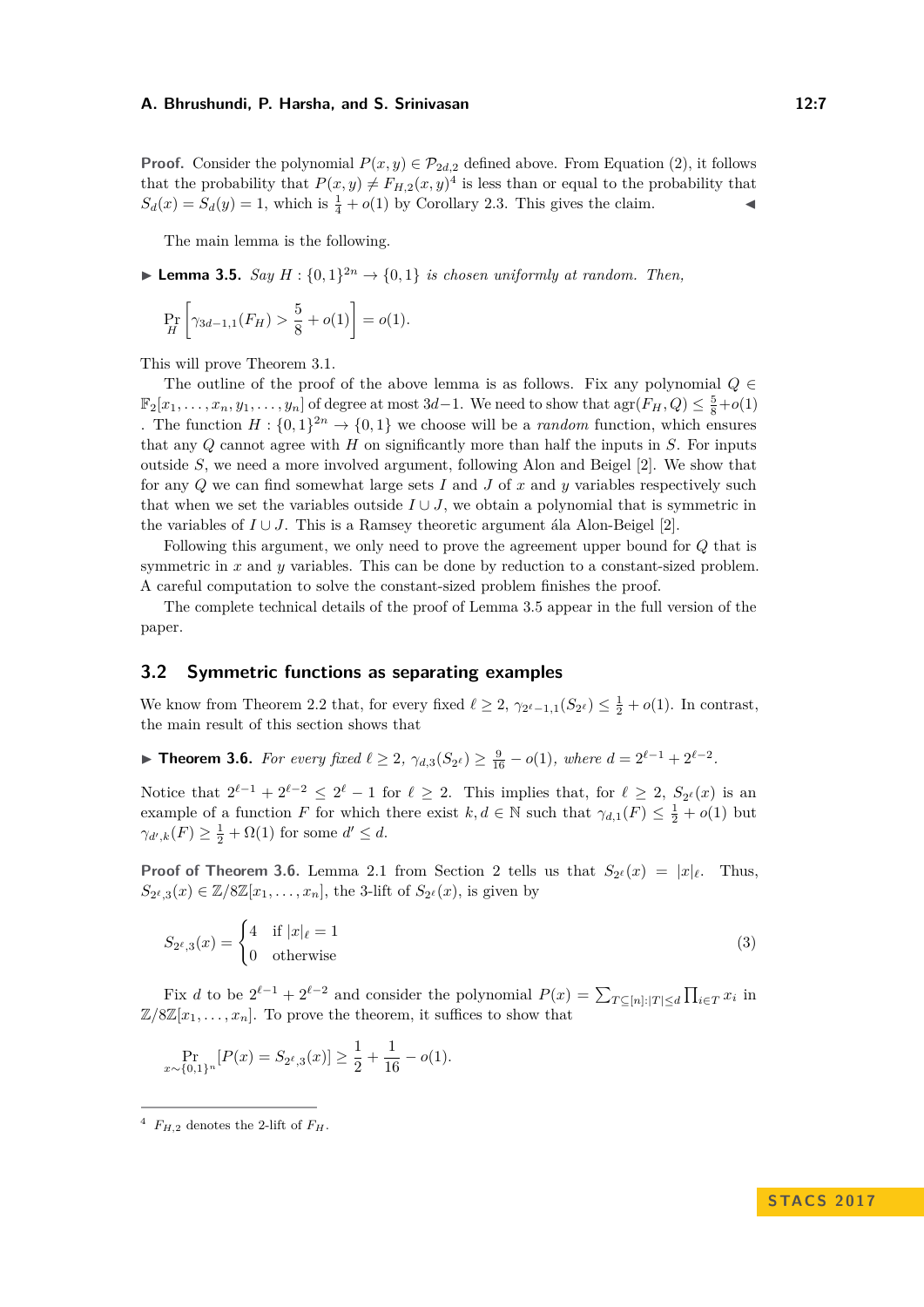# 12:8 On Polynomial Approximations Over  $\mathbb{Z}/2^k\mathbb{Z}$

<span id="page-7-0"></span>Clearly, 
$$
P(x) = \binom{|x|}{d}
$$
 mod 8, and  
\n
$$
P(x) = \begin{cases} 0 & \text{if } 8 \mid \binom{|x|}{d} \\ 4 & \text{if } 4 \mid \binom{|x|}{d} \end{cases} \text{ but } 8 \nmid \binom{|x|}{d} \end{cases}
$$
\n(4)

Let  $B(x)$  be the number of borrows required when subtracting d from |x|. Rewriting [\(4\)](#page-7-0) in terms of  $B(x)$  using Kummer's theorem (See Theorem [3.2\)](#page-5-5), we get

$$
P(x) = \begin{cases} 4 & \text{if } B(x) = 2\\ 0 & \text{if } B(x) \ge 3 \end{cases}
$$
 (5)

We will need the following lemma.

<span id="page-7-1"></span>▶ **Lemma 3.7.**  $P(x) = S_{2^{\ell},3}(x)$  *if* 1.  $|x|_{\ell-2} = 0$ , or **2.** *if*  $(|x|_{\ell-2}, |x|_{\ell-1}, |x|_{\ell}, |x|_{\ell+1}) = (1, 0, 0, 0).$ 

**Proof.** Since  $d = 2^{\ell-1} + 2^{\ell-2}$ , all the bits of *d* except  $d_{\ell-1}$  and  $d_{\ell-2}$  are zero. An important observation is that, when subtracting *d* from  $|x|$ , no borrows are required by the bits  $|x|_i$ ,  $0 \leq i \leq \ell - 3.$ 

Using the above observation, the reader can verify that when  $(|x|_{\ell-2}, |x|_{\ell-1}, |x|_{\ell}, |x|_{\ell+1}) =$  $(1,0,0,0)$  the number of borrows required is at least 3 i.e.  $B(x) \geq 3$ , which in turn implies that  $P(x) = 0$ . Since  $|x|_{\ell} = 0$ ,  $S_{2^{\ell},3}(x) = 0$ . This proves the second part of the lemma.

To prove the first part, suppose  $|x|_{\ell-2} = 0$ . Since  $d_{\ell-1} = d_{\ell-2} = 1$ , it follows that both  $|x|_{\ell-2}$  and  $|x|_{\ell-1}$  will need to borrow when subtracting *d* from |*x*|. As argued before, no borrows are required by the bits before (i.e. less significant than)  $|x|_{\ell-2}$ , and thus the total number of borrows required by the bits  $|x|_i$ ,  $0 \le i \le \ell - 1$ , is 2.

Note that the bit  $|x|_{\ell-1}$  borrows from  $|x|_{\ell}$ . Consider the following case analysis:

- Gase  $|x|_{\ell} = 1$ :  $|x|_{\ell}$  will not need to borrow since  $d_{\ell} = 0$ . In fact, none of the bits after (i.e. more significant than)  $|x|_\ell$  will need to borrow, and thus  $B(x) = 2$ . This implies that  $P(x) = 4$ . We also have  $S_{2^{\ell},3}(x) = 4$  and hence  $P(x) = S_{2^{\ell},3}(x)$ .
- Gase  $|x|_{\ell} = 0$ :  $|x|_{\ell}$  will require a borrow and this means  $B(x) \geq 3$ . This would imply  $P(x) = 0$ . Since  $|x|_{\ell} = 0$ , it follows that  $P(x) = S_{2^{\ell},3}(x)$ .

This completes the proof.

<span id="page-7-2"></span>By Lemma [3.7,](#page-7-1) we have

$$
\Pr[P(x) = S_{2^{\ell},3}(x)] \ge \Pr[|x|_{\ell-2} = 0] + \Pr[(|x|_{\ell-2}, |x|_{\ell-1}, |x|_{\ell}, |x|_{\ell+1}) = (1, 0, 0, 0)] \tag{6}
$$

Using Lemma [2.4](#page-4-1) from Section [2,](#page-3-1) we have

$$
Pr[|x|_{\ell-2} = 0] \ge \frac{1}{2} - o(1)
$$
  

$$
Pr[(|x|_{\ell-2}, |x|_{\ell-1}, |x|_{\ell}, |x|_{\ell+1}) = (1, 0, 0, 0)] \ge \frac{1}{16} - o(1)
$$

which, together with  $(6)$ , implies

$$
\Pr[P(x) = S_{2^{\ell},3}(x)] \ge \frac{1}{2} + \frac{1}{16} - o(1).
$$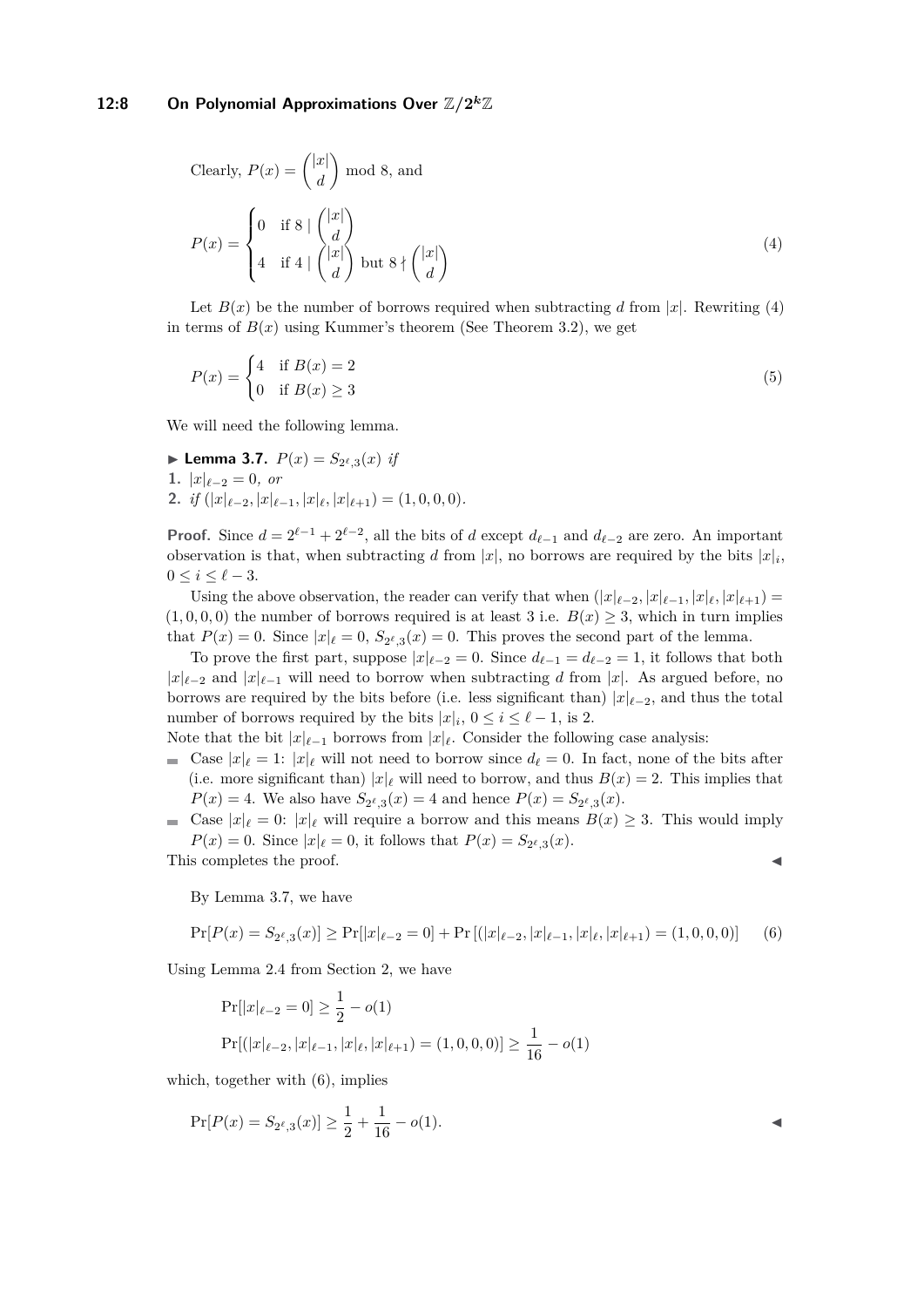# <span id="page-8-0"></span>**4 Upper bounds for**  $\gamma_{d,k}(\text{Maj}_n)$

In this section, we show an upper bound on  $\gamma_{d,k}(\text{Maj}_n)$  where  $\text{Maj}_n$  denotes the Majority function on *n* bits.[5](#page-8-1)

<span id="page-8-2"></span>▶ **Theorem 4.1.** *For any*  $k \ge 1, d \in \mathbb{Z}^+$ ,  $\gamma_{d,k}(\text{Maj}_n) \le \frac{1}{2} + \frac{10d}{\sqrt{n}}$ .

The proof of Theorem [4.1](#page-8-2) presented below is an adaptation of techniques appearing in a work of Green [\[7\]](#page-11-12), who proved a similar result on the approximability of the parity function by polynomials over the ring  $\mathbb{Z}/p^k\mathbb{Z}$ , for prime  $p \neq 2$ .

We will need some definitions and facts about  $\mathcal{P}_{d,k}$ .

We use  $\pi$  to denote the unique ring homomorphism from  $\mathbb{Z}/2^k\mathbb{Z}$  to  $\mathbb{Z}/2\mathbb{Z}$ . Its kernel  $\pi^{-1}(0) = \{a \in \mathbb{Z}/2^k\mathbb{Z} \mid 2^{k-1}a = 0\}$  is the set of non-invertible elements in  $\mathbb{Z}/2^k\mathbb{Z}$ .

We call a set  $S \subseteq \{0,1\}^n$  *forcing* for  $\mathcal{P}_{d,k}$  if any polynomial  $P \in \mathcal{P}_{d,k}$  that vanishes over *S* is forced to take a value in  $\pi^{-1}(0)$  at all points  $x \in \{0,1\}^n$ . Formally,

$$
(\forall x \in S \ P(x) = 0) \Rightarrow (\forall y \in \{0, 1\}^n \ \pi(P(y)) = 0).
$$

Define the polynomial  $\pi(P) \in \mathbb{Z}/2\mathbb{Z}[x_1,\ldots,x_n]$  to be the polynomial obtained by applying the map  $\pi$  to each of the coefficients of *P*. Since a multilinear polynomial in  $\mathbb{Z}/2^k\mathbb{Z}[x_1,\ldots,x_n]$ is the zero polynomial iff it vanishes at all points of  $\{0,1\}^n$  (by Lemma [2.5\)](#page-4-2), we see that *S* is forcing iff  $(\forall x \in S \; P(x) = 0) \Rightarrow \pi(P) = 0.$ 

Note that any interpolating set for  $\mathcal{P}_{d,k}$  (see Theorem [2](#page-3-1) for the definition) is forcing for  $\mathcal{P}_{d,k}$ , but the converse need not be true.

We now adapt the proof of Lemma 11 in [\[7\]](#page-11-12) to bound the size of forcing sets for  $\mathcal{P}_{d,k}$ .

<span id="page-8-3"></span>▶ **Lemma 4.2.** *If S is forcing for*  $\mathcal{P}_{d,k}$ *, then*  $|S| \geq |\{0,1\}_{\leq d}^n| = \binom{n}{\leq d}$ *.* 

The proof of the above lemma appears in the full version of the paper.

We now use Lemma [4.2](#page-8-3) to prove Theorem [4.1.](#page-8-2)

**Proof of Theorem [4.1.](#page-8-2)** We assume throughout that  $1 \le d \le \frac{\sqrt{n}}{10}$ ; otherwise, there is nothing to prove. Let  $\text{Maj}_{n,k}: \{0,1\}^n \to \mathbb{Z}/2^k\mathbb{Z}$  be the *k*-lift of the  $\text{Maj}_n$  function. Let  $P \in \mathcal{P}_{d,k}$ be arbitrary and let  $S_P = \{x \in \{0,1\}^n \mid P(x) = \text{Maj}_{n,k}(x)\}.$  We want to show that  $|S_P| \leq 2^n \cdot (\frac{1}{2} + \frac{10d}{\sqrt{n}})$ . We will argue by contradiction. So assume that  $|S_P| > 2^n \cdot (\frac{1}{2} + \frac{10d}{\sqrt{n}})$ .

Let  $E_P$  be the complement of  $S_P$ , i.e. the set of points where  $P$  makes an error in computing  $\text{Maj}_{n,k}$ . We have  $|E_P| < 2^n(\frac{1}{2} - \frac{10d}{\sqrt{n}})$ . We will try to find a degree *D* (for suitable  $D \leq |n/2|$  polynomial *Q* such that *Q* vanishes at all points in  $E_P$  but has the property that  $Q(x)$  is a unit (i.e.  $\pi(Q(x)) \neq 0$ ) for some  $x \in \{0,1\}^n$ . To be able to do this, we need the fact that  $E_P$  is not forcing for  $\mathcal{P}_{D,k}$ . By Lemma [4.2,](#page-8-3) if  $E_P$  is indeed forcing for  $\mathcal{P}_{D,k}$ , then

$$
|E_P| \ge \sum_{i=0}^D \binom{n}{i} = \left(\sum_{i=0}^{\lfloor n/2 \rfloor} \binom{n}{i}\right) - \sum_{i=D+1}^{\lfloor n/2 \rfloor} \binom{n}{i}
$$
  
 
$$
\ge 2^{n-1} - (\lfloor n/2 \rfloor - D) \cdot \binom{n}{\lfloor n/2 \rfloor}
$$
  
 
$$
\ge 2^n \cdot \left(\frac{1}{2} - \frac{2(\lfloor n/2 \rfloor - D)}{\sqrt{n}}\right) = 2^n \cdot \left(\frac{1}{2} - \frac{4d}{\sqrt{n}}\right)
$$

<span id="page-8-1"></span><sup>5</sup> We define the majority function as  $\text{Maj}_n(x) = 1$  iff  $|x| > n/2$ .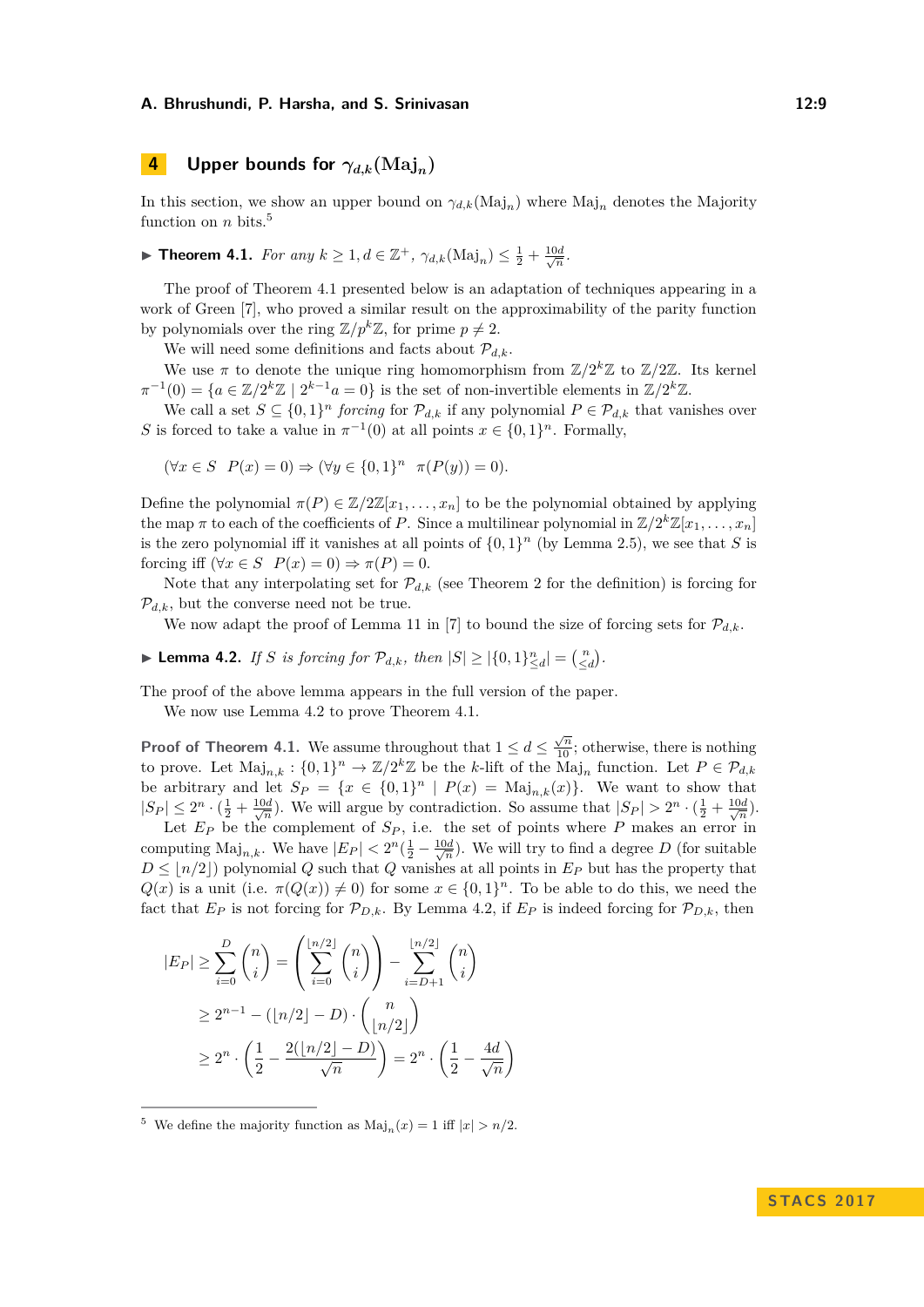# 12:10 On Polynomial Approximations Over  $\mathbb{Z}/2^k\mathbb{Z}$

where the last equality follows if we choose  $D = |n/2| - 2d$ . This contradicts our upper bound on the size of  $|E_P|$ . Hence,  $E_P$  cannot be forcing for  $\mathcal{P}_{D,k}$ . In particular, we can find *Q* that vanishes on  $E_P$  and furthermore,  $\pi(Q(x)) \neq 0$  for some  $x \in \{0,1\}^n$ .

We now claim that  $\pi(Q(x_0)) \neq 0$  for some  $x_0$  of Hamming weight  $> n/2$ . To see this, consider the polynomial  $Q_1 = \pi(Q)$ . By construction of  $Q$ , we know that  $Q_1$  is a non-zero polynomial of degree *D*. Hence, by Lemma [2.5,](#page-4-2) *Q*<sup>1</sup> is non-zero when restricted to the Hamming ball of radius  $D < n/2$  around the all 1s vector. In particular, this implies that there is an input  $x_0$  of Hamming weight  $> n/2$  where  $Q_1(x_0)$  is non-zero and hence  $\pi(Q(x_0)) \neq 0$ , or equivalently  $2^{k-1}Q(x_0) \neq 0$ . Fix this  $x_0$  for the remainder of the proof. Note that  $x_0 \notin E_P$  since *Q* vanishes on  $E_P$ .

Now, consider the polynomial  $R(x) = Q(x) \cdot P(x)$ . We first show that  $R(x) = 0$  for all *x* of Hamming weight  $\leq n/2$ . Consider any *x* of Hamming weight  $\leq n/2$ . If  $x \in E_P$ , then  $R(x) = 0$  since  $Q(x) = 0$ . On the other hand, if  $x \notin E_P$ , then  $P(x) = \text{Maj}_{n,k}(x) = 0$  since *x* has Hamming weight  $\leq n/2$ . Thus, *R* vanishes at all inputs of Hamming weight  $\leq n/2$ .

Since the degree of *R* is at most  $\deg(Q) + \deg(P) = D + d = (\lfloor n/2 \rfloor - 2d) + d \leq \lfloor n/2 \rfloor - d$ and *R* vanishes at all inputs of  $\{0,1\}_{\leq n/2}^n$ , this implies (by Lemma [2.5\)](#page-4-2) that *R* must be 0 everywhere. However, at  $x_0$ ,  $R(x_0) = Q(x_0)P(x_0) = Q(x_0) \text{Maj}_{n,k}(x_0) = 2^{k-1}Q(x_0) \neq 0.$ This yields the desired contradiction.

#### <span id="page-9-0"></span>**5 Connection to non-classical polynomials**

Let  $\mathbb{T} = \mathbb{R}/\mathbb{Z}$  denote the one dimensional torus. Observing that the additive structure of  $\mathbb{F}_2$  is isomorphic to the additive subgroup  $\{0,1/2\} < \mathbb{T}$ , we can think of a Boolean function  $F: \mathbb{F}_2^n \to \mathbb{F}_2$  as a function  $F: \mathbb{F}_2^n \to \{0, 1/2\}$ , and conversely, a map  $F: \mathbb{F}_2^n \to \{0, 1/2\}$  as a Boolean function.

Tao and Ziegler [\[16\]](#page-11-17) give a characterization of non-classical polynomials as follows:

 $\blacktriangleright$  **Definition 5.1** (Tao and Ziegler [\[16\]](#page-11-17)). A function  $F : \mathbb{F}_2^n \to \mathbb{T}$  is a non-classical polynomial of degree  $\leq d$  if and only if it has the following form:

$$
F(x_1, ..., x_n) = \alpha + \sum_{0 \le e_1, ..., e_n \le 1, k \ge 1: \sum_i e_i + (k-1) \le d} \frac{c_{e_1, ..., e_n, k} x_1^{e_1} ... x_n^{e_n}}{2^k}
$$
 (mod 1)

Here  $\alpha \in \mathbb{T}$ , and  $c_{e_1,\dots,e_n,k} \in \{0,1\}$  are uniquely determined.  $\alpha$  is called the *shift* of *F*, and the largest *k* such that  $c_{e_1,\dots,e_n,k} \neq 0$  for some  $(e_1,\dots,e_n) \in \{0,1\}^n$  is called the *depth* of *F*.

Since we are interested in the agreement of a non-classical polynomial with Boolean (i.e.  $\{0, 1/2\}$ -valued) functions, we will only consider polynomials with shift  $\alpha = \frac{A}{2^k}$ , where *k* is the depth of the polynomial and  $A \in \{0, \ldots, 2^k - 1\}.$ 

**F** Remark. Classical polynomials are non-classical polynomials with  $\alpha \in \{0, 1/2\}$  and depth  $= 1$ . It is easy to see that every classical polynomial corresponds to a Boolean function. It is also not hard to show that every Boolean function can be represented as a classical polynomial.

The following lemma relates our model to non-classical polynomials (the proof is given in the full version of the paper):

<span id="page-9-1"></span>▶ **Lemma 5.2.** *Let F be a Boolean function, and*  $d, k \in \mathbb{Z}^+$ ,  $d \geq k$ *.* 

**1.** *If there is a non-classical polynomial P of degree d and depth k satisfying*  $\arg(F, P) = \gamma$ *, then there is a*  $P' \in \mathcal{P}_{d,k}$  *satisfying*  $\text{agr}(F_k, P') = \gamma$ *, where*  $F_k$  *is the k-lift of*  $F$ *.*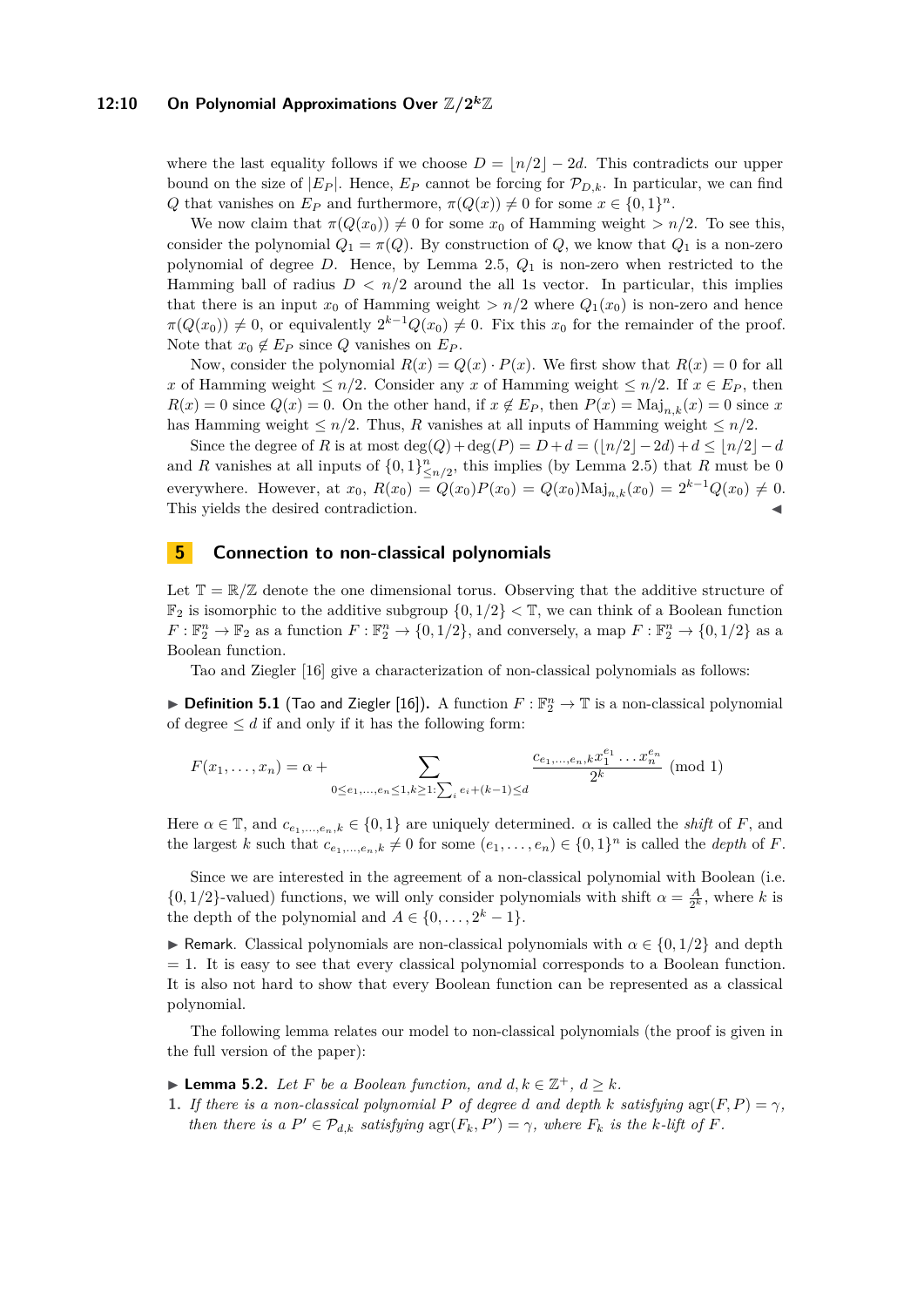**2.** *If there is a*  $P \in \mathcal{P}_{d,k}$  *satisfying*  $\text{agr}(F_k, P) = \gamma$ *, then there is a non-classical polynomial P*<sup>*'*</sup> *of degree*  $\leq d + k - 1$  *and depth k satisfying*  $\arg(F, P') = \gamma$ *.* 

The first part of Lemma [5.2](#page-9-1) implies the following corollary of Theorem [4.1:](#page-8-2)

 $\blacktriangleright$  **Corollary 5.3.** Let  $F: \mathbb{F}_2^n \to \mathbb{T}$  be a non-classical polynomial of degree *d*. Then,

$$
\Pr_{x \sim \mathbb{F}_2^n}[\text{Maj}_n(x) = F(x)] \le \frac{1}{2} + O\left(\frac{d}{\sqrt{n}}\right).
$$

This proves a conjecture of Bhowmick and Lovett [\[3\]](#page-11-11) that non-classical polynomials of degree *d* do not approximate the Majority function any better than classical polynomials of the same degree.

The following is a consequence of Theorem [2.2](#page-3-3) and the first part of Lemma [5.2:](#page-9-1)

<span id="page-10-0"></span>▶ **Corollary 5.4.** *Let*  $\ell \geq 2$ *. Then, for every classical polynomial*  $P : \mathbb{F}_2^n \to \mathbb{T}$  *of degree*  $\leq 2^{\ell} - 1,$ 

$$
\Pr_{x \sim \mathbb{F}_2^n} [P(x) = S_{2^{\ell}}(x)] \le \frac{1}{2} + o(1) \, .
$$

*x*∼F

On the other hand, the second part of Lemma [5.2](#page-9-1) and Theorem [3.6](#page-6-2) imply

<span id="page-10-1"></span>▶ **Corollary 5.5.** *For every*  $\ell \geq 2$ *, there is a non-classical polynomial*  $F : \mathbb{F}_2^n \to \mathbb{T}$  *of degree*  $\leq 2^{\ell-1} + 2^{\ell-2} + 2$  *and depth* 3 *such that* 

$$
\Pr_{x \sim \mathbb{F}_2^n} [F(x) = S_{2^{\ell}}(x)] \ge \frac{9}{16} - o(1).
$$

Noting that  $2^{\ell-1} + 2^{\ell-2} + 2 < 2^{\ell}$  for  $\ell \geq 4$ , Corollary [5.4](#page-10-0) and Corollary [5.5](#page-10-1) imply the following:

▶ **Theorem 5.6.** *There is a Boolean function*  $F : \mathbb{F}_2^n \to \{0, 1/2\}$  *and*  $d ≥ 1$ *, such that for every classical polynomial P of degree at most d, we have*

$$
\Pr_{x \sim \mathbb{F}_2^n} [F(x) = P(x)] \le \frac{1}{2} + o(1),
$$

*but there is a non-classical polynomial*  $P'$  *of degree*  $d' \leq d$  *satisfying* 

$$
\Pr_{x \sim \mathbb{F}_2^n} [F(x) = P'(x)] \ge \frac{1}{2} + \Omega(1).
$$

This provides a counterexample to an informal conjecture of Bhowmick and Lovett [\[3\]](#page-11-11) that, for any Boolean function *F*, non-classical polynomials of degree *d* do not approximate *F* any better than classical polynomials of the same degree.

**Acknowledgments.** We would like to thank David Barrington for taking the time to explain Szegedy's result [\[15\]](#page-11-3) to us, Arkadev Chattopadhyay for referring us to Green's result [\[7\]](#page-11-12), and Swagato Sanyal for helpful discussions. We are also grateful to the anonymous reviewers for their detailed and helpful comments.